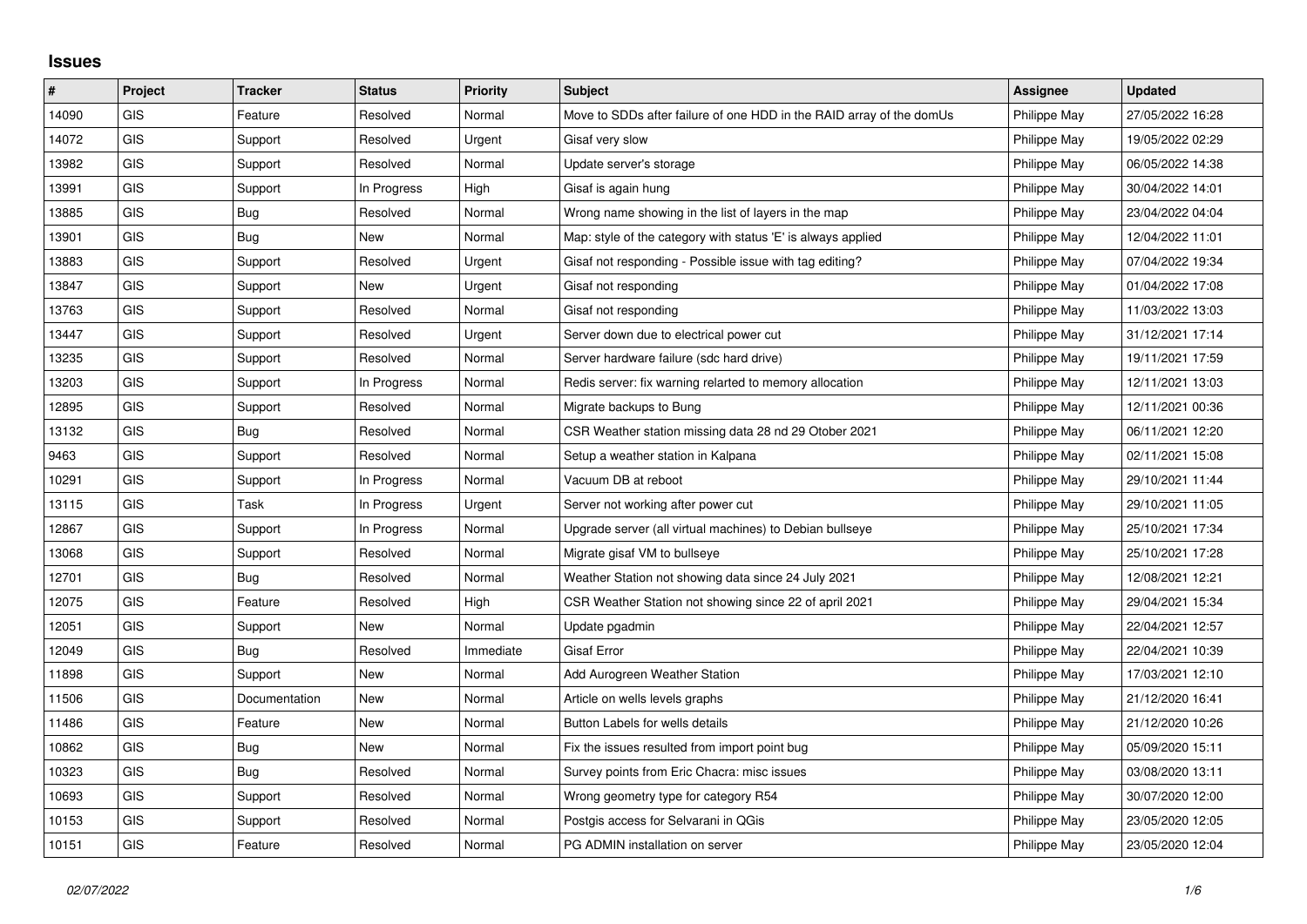| $\sharp$ | Project                             | <b>Tracker</b> | <b>Status</b> | <b>Priority</b> | <b>Subject</b>                                                                   | <b>Assignee</b> | <b>Updated</b>   |
|----------|-------------------------------------|----------------|---------------|-----------------|----------------------------------------------------------------------------------|-----------------|------------------|
| 9220     | <b>GIS</b>                          | Feature        | Resolved      | High            | Setting the daily resampling of weather data starting from 8.30 am               | Philippe May    | 08/01/2020 17:57 |
| 9292     | <b>GIS</b>                          | Support        | Resolved      | Normal          | Server upgrade to buster                                                         | Philippe May    | 13/11/2019 12:29 |
| 8504     | <b>GIS</b>                          | Support        | Resolved      | Normal          | Clean data from the weather station                                              | Philippe May    | 04/07/2019 17:05 |
| 8450     | <b>GIS</b>                          | Support        | Resolved      | Normal          | Unable to Load Jupyter Lab                                                       | Philippe May    | 10/06/2019 15:52 |
| 7853     | <b>GIS</b>                          | Support        | New           | Normal          | Install OpenDroneMap and WebODM                                                  | Philippe May    | 09/05/2019 15:57 |
| 8246     | GIS                                 | Support        | Resolved      | Normal          | Server down?                                                                     | Philippe May    | 06/05/2019 15:45 |
| 7957     | <b>GIS</b>                          | Bug            | Feedback      | High            | Export polygon shapefiles do not show "holes"                                    | Philippe May    | 04/04/2019 16:14 |
| 7120     | GIS                                 | Support        | In Progress   | Normal          | High CPU usage on the server (dom0)                                              | Philippe May    | 26/02/2019 13:10 |
| 7763     | <b>GIS</b>                          | Feature        | Feedback      | Normal          | Infrastructure: migrate old-admin to the same server than gisaf                  | Philippe May    | 25/02/2019 11:11 |
| 7551     | <b>GIS</b>                          | <b>Bug</b>     | Resolved      | Normal          | error while downloading shapefiles from gisaf                                    | Philippe May    | 06/02/2019 09:10 |
| 7156     | <b>GIS</b>                          | Support        | Resolved      | Normal          | Make server boot again                                                           | Philippe May    | 05/02/2019 11:13 |
| 7552     | <b>GIS</b>                          | Bug            | Resolved      | Normal          | error in auto import of raw points to point shapefiles                           | Philippe May    | 05/02/2019 11:13 |
| 7554     | GIS                                 | <b>Bug</b>     | Resolved      | Normal          | Cannot auto import points for project RZ                                         | Philippe May    | 04/02/2019 16:31 |
| 7343     | GIS                                 | Support        | Resolved      | Normal          | Add layer for locations                                                          | Philippe May    | 02/02/2019 15:25 |
| 7402     | <b>GIS</b>                          | Support        | New           | Normal          | Integrate data from well probes                                                  | Philippe May    | 10/01/2019 11:12 |
| 7161     | <b>GIS</b>                          | Support        | In Progress   | Normal          | Setup remote backup                                                              | Philippe May    | 19/12/2018 10:14 |
| 6954     | <b>GIS</b>                          | Support        | Resolved      | Normal          | Create a VM for DB                                                               | Philippe May    | 10/11/2018 16:02 |
| 6990     | GIS                                 | Support        | Resolved      | Normal          | Create a VM for Notebooks                                                        | Philippe May    | 10/11/2018 15:57 |
| 6494     | <b>GIS</b>                          | Support        | Resolved      | Normal          | Add CC copyright on data                                                         | Philippe May    | 31/08/2018 21:19 |
| 5978     | GIS                                 | Task           | Resolved      | High            | Registration for Bangalore Open Street Map conference                            | Philippe May    | 11/06/2018 11:56 |
| 3410     | <b>GIS</b>                          | Support        | Resolved      | High            | Map website to http://water.auroville.org.in                                     | Philippe May    | 27/12/2016 22:41 |
| 3368     | <b>GIS</b>                          | Bug            | Resolved      | Urgent          | Cannot upload data                                                               | Philippe May    | 21/12/2016 12:10 |
| 13968    | Geomatic studio<br>models for Gisaf | Feature        | Resolved      | Normal          | Create layers and all for the LB records                                         | Philippe May    | 28/04/2022 17:18 |
| 12646    | Geomatic studio<br>models for Gisaf | Feature        | New           | Normal          | Add and import new data from Johan for OFC                                       | Philippe May    | 01/08/2021 19:46 |
| 11678    | Geomatic studio<br>models for Gisaf | Feature        | <b>New</b>    | Normal          | Add new models for AVES                                                          | Philippe May    | 02/02/2021 12:13 |
| 8096     | Geomatic studio<br>models for Gisaf | Task           | Resolved      | Normal          | Creating a Gkpg/shp for elevation points in Basins with category as an attribute | Philippe May    | 24/05/2019 16:57 |
| 7935     | Geomatic studio<br>models for Gisaf | Task           | Resolved      | Normal          | Template components in order                                                     | Philippe May    | 20/03/2019 15:18 |
| 7709     | Geomatic studio<br>models for Gisaf | Feature        | Resolved      | Normal          | Waste water treatment plant improvements                                         | Philippe May    | 19/03/2019 23:58 |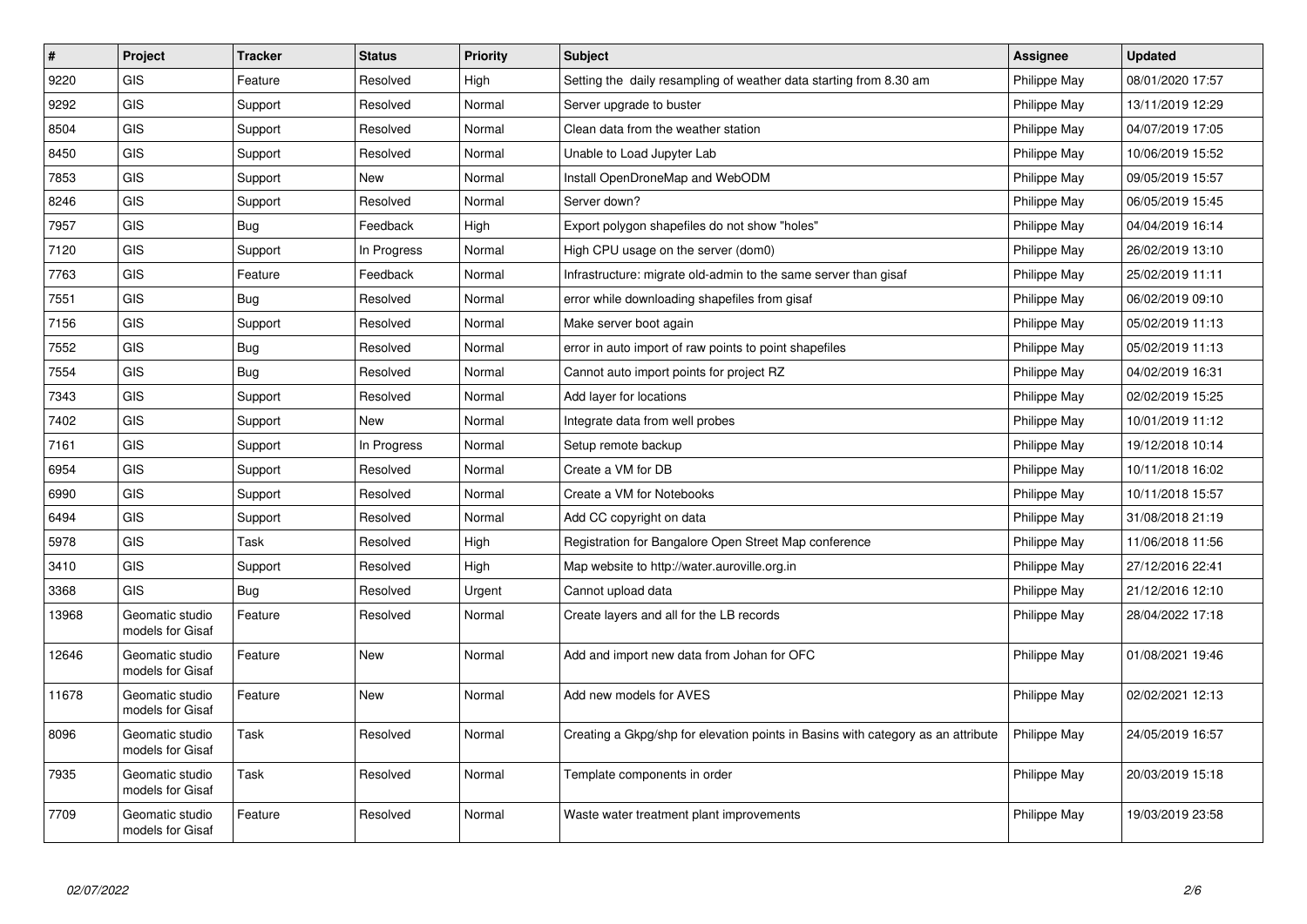| $\sharp$ | Project                             | <b>Tracker</b> | <b>Status</b> | <b>Priority</b> | <b>Subject</b>                                                                       | <b>Assignee</b> | <b>Updated</b>   |
|----------|-------------------------------------|----------------|---------------|-----------------|--------------------------------------------------------------------------------------|-----------------|------------------|
| 7936     | Geomatic studio<br>models for Gisaf | Task           | Resolved      | Normal          | Add the wastewater type to the origin                                                | Philippe May    | 19/03/2019 23:56 |
| 7696     | Geomatic studio<br>models for Gisaf | Feature        | Resolved      | Normal          | HT Cables shapefile from Johan                                                       | Philippe May    | 25/02/2019 18:54 |
| 7725     | Geomatic studio<br>models for Gisaf | Feature        | Resolved      | Normal          | Add a button for generating reports                                                  | Philippe May    | 25/02/2019 13:08 |
| 7710     | Geomatic studio<br>models for Gisaf | Feature        | Resolved      | Normal          | Add fields to the individual components                                              | Philippe May    | 25/02/2019 13:07 |
| 7711     | Geomatic studio<br>models for Gisaf | Feature        | Resolved      | Normal          | Add fields to component types                                                        | Philippe May    | 25/02/2019 13:06 |
| 13985    | Gisaf                               | Bug            | New           | High            | Gisaf is hanged                                                                      | Philippe May    | 29/04/2022 22:15 |
| 13952    | Gisaf                               | Support        | Resolved      | Normal          | Gisaf isn't Connecting                                                               | Philippe May    | 25/04/2022 11:27 |
| 13766    | Gisaf                               | Bug            | <b>New</b>    | Normal          | OGCAPI: make async                                                                   | Philippe May    | 11/03/2022 14:39 |
| 13681    | Gisaf                               | Support        | Resolved      | Normal          | Gisaf isn't Connecting                                                               | Philippe May    | 19/02/2022 11:01 |
| 13642    | Gisaf                               | Support        | Resolved      | Urgent          | Electrical problems: Server down                                                     | Philippe May    | 15/02/2022 09:38 |
| 13258    | Gisaf                               | <b>Bug</b>     | Resolved      | Normal          | Missing data from AmbientWeather weather stations                                    | Philippe May    | 21/11/2021 16:50 |
| 11762    | Gisaf                               | Feature        | Resolved      | Normal          | Switch from Mapbox to Maplibre                                                       | Philippe May    | 20/11/2021 15:21 |
| 13202    | Gisaf                               | Support        | Resolved      | Normal          | Gisaf is showing error                                                               | Philippe May    | 12/11/2021 12:59 |
| 13125    | Gisaf                               | <b>Bug</b>     | Resolved      | Normal          | Live layers: error with no detail shown                                              | Philippe May    | 01/11/2021 19:06 |
| 13090    | Gisaf                               | Support        | Resolved      | Normal          | Importing error in new admin                                                         | Philippe May    | 28/10/2021 11:00 |
| 12688    | Gisaf                               | Support        | Resolved      | Normal          | Layers are not visible                                                               | Philippe May    | 10/08/2021 10:03 |
| 12491    | Gisaf                               | Feature        | Resolved      | Normal          | Measure distances on the map                                                         | Philippe May    | 11/07/2021 11:51 |
| 10675    | Gisaf                               | Feature        | Resolved      | Normal          | Add attribution on map                                                               | Philippe May    | 04/07/2021 13:58 |
| 10224    | Gisaf                               | Support        | Resolved      | Normal          | Update gs.basemaps in Jupyter notebooks                                              | Philippe May    | 14/06/2021 16:15 |
| 11907    | Gisaf                               | Feature        | Resolved      | Normal          | Allow specific project list for custom models                                        | Philippe May    | 19/03/2021 16:13 |
| 11886    | Gisaf                               | Support        | Resolved      | Normal          | Pandas resample deprecation warning                                                  | Philippe May    | 16/03/2021 12:49 |
| 11649    | Gisaf                               | Feature        | Resolved      | Normal          | Wells timeline dashboard misc. improvements                                          | Philippe May    | 27/01/2021 15:47 |
| 11577    | Gisaf                               | Feature        | Resolved      | Normal          | Dashboard: multiple sections per page                                                | Philippe May    | 27/01/2021 12:37 |
| 10569    | Gisaf                               | Feature        | Resolved      | Normal          | Well Masterfile/Repository                                                           | Philippe May    | 19/12/2020 17:10 |
| 11457    | Gisaf                               | Support        | Resolved      | Normal          | Building Shed and Retaining Walls are not showing in a map                           | Philippe May    | 14/12/2020 19:52 |
| 11449    | Gisaf                               | Feature        | Resolved      | Normal          | Strip extra characters when importing survey CSV files                               | Philippe May    | 10/12/2020 01:06 |
| 8721     | Gisaf                               | Feature        | New           | Normal          | Survey data basket: handle the case when more than one file in the basket per<br>day | Philippe May    | 14/10/2020 17:01 |
| 11081    | Gisaf                               | Support        | New           | Normal          | Gisaf doesn't allowed multiple reconciliation                                        | Philippe May    | 01/10/2020 15:00 |
| 11071    | Gisaf                               | Support        | New           | Normal          | Reconciliation: cannot find some points                                              | Philippe May    | 01/10/2020 13:03 |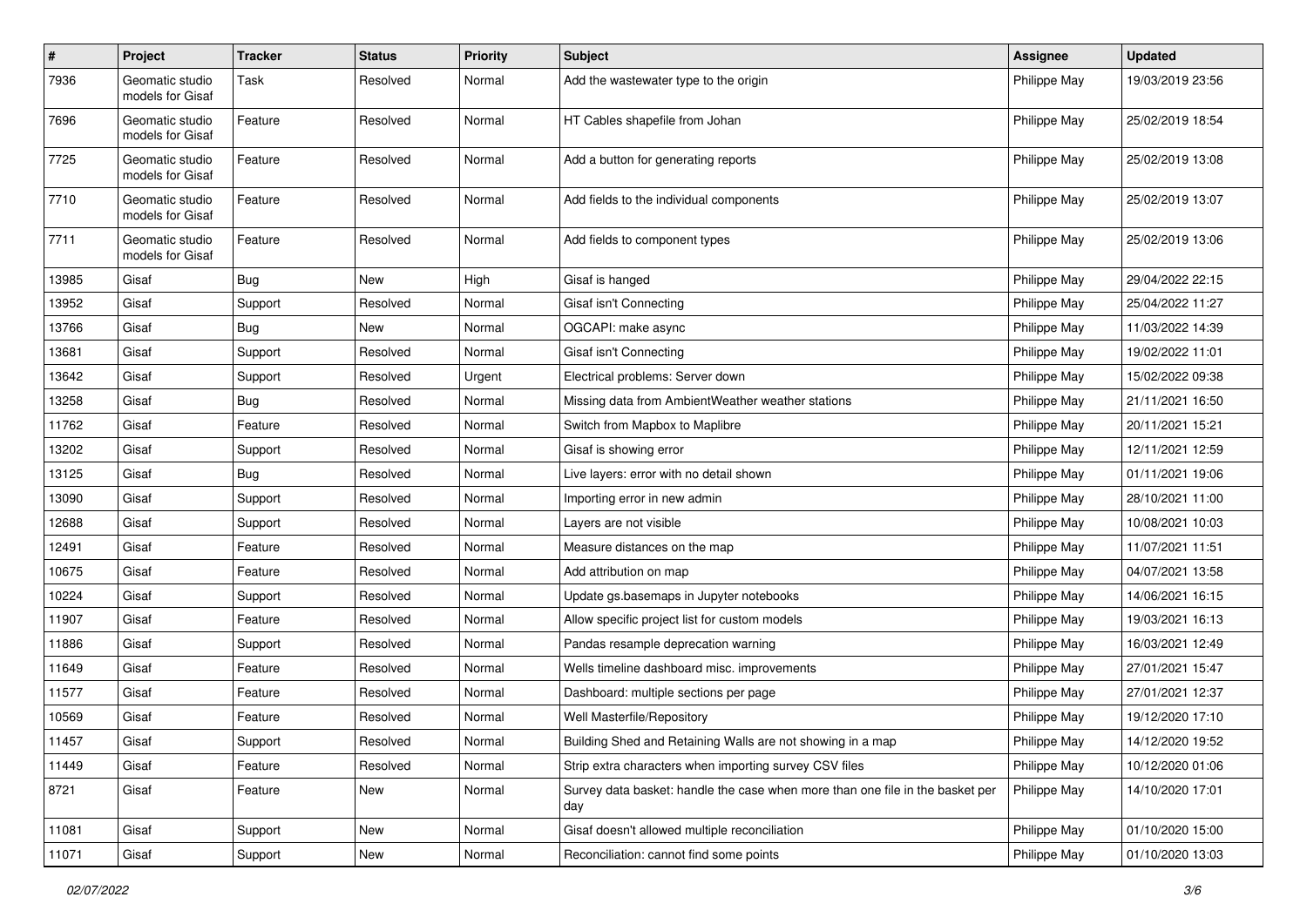| #     | Project | <b>Tracker</b> | <b>Status</b> | <b>Priority</b> | Subject                                                                                                              | <b>Assignee</b> | <b>Updated</b>   |
|-------|---------|----------------|---------------|-----------------|----------------------------------------------------------------------------------------------------------------------|-----------------|------------------|
| 10991 | Gisaf   | <b>Bug</b>     | New           | Normal          | Graph of Average rainfall by month in Dashboard - limited viewing area when<br>zooming in                            | Philippe May    | 17/09/2020 14:49 |
| 10740 | Gisaf   | Bug            | Resolved      | Normal          | Change status: issue with projection system                                                                          | Philippe May    | 17/09/2020 14:34 |
| 10741 | Gisaf   | Feature        | Resolved      | Normal          | Add a way for changing status of a feature, given its original id                                                    | Philippe May    | 16/09/2020 17:35 |
| 10948 | Gisaf   | Feature        | Resolved      | Normal          | Add WMS3 server capabilities (with pygeoapi)                                                                         | Philippe May    | 14/09/2020 16:59 |
| 9749  | Gisaf   | Feature        | New           | Normal          | Strip extra characters in graphQL queries                                                                            | Philippe May    | 07/09/2020 12:48 |
| 10920 | Gisaf   | Feature        | Resolved      | Normal          | Add option to display labels on the map                                                                              | Philippe May    | 07/09/2020 11:54 |
| 10830 | Gisaf   | Bug            | Resolved      | Normal          | Import issue with raw survey points                                                                                  | Philippe May    | 30/08/2020 14:45 |
| 10829 | Gisaf   | <b>Bug</b>     | Resolved      | Normal          | Missing symbols                                                                                                      | Philippe May    | 24/08/2020 12:34 |
| 10819 | Gisaf   | Bug            | Resolved      | Normal          | Evergreen well: popup showing "null" instead of location, status, type                                               | Philippe May    | 23/08/2020 23:44 |
| 10732 | Gisaf   | Bug            | Resolved      | Normal          | Wind Speed unit                                                                                                      | Philippe May    | 04/08/2020 16:52 |
| 10728 | Gisaf   | <b>Bug</b>     | Resolved      | Normal          | Cannot download CSV for values                                                                                       | Philippe May    | 03/08/2020 15:49 |
| 9552  | Gisaf   | Documentation  | Resolved      | Normal          | Weekly resampling - Starts on mondays                                                                                | Philippe May    | 25/07/2020 17:12 |
| 10182 | Gisaf   | Feature        | Resolved      | Normal          | Function to change status of surveyed features                                                                       | Philippe May    | 15/07/2020 15:10 |
| 10536 | Gisaf   | Feature        | Resolved      | Normal          | Migrate PlottableModel.Actions.download_csv_value to plugins                                                         | Philippe May    | 15/07/2020 15:07 |
| 10539 | Gisaf   | Bug            | Resolved      | Normal          | New basket admin: the metadata (surveyor, etc) aren't populated from raw<br>points when importing shapefiles         | Philippe May    | 15/07/2020 15:02 |
| 10439 | Gisaf   | Bug            | Resolved      | Normal          | Reconciliation: use categories instead of layers                                                                     | Philippe May    | 27/06/2020 05:21 |
| 10213 | Gisaf   | <b>Bug</b>     | Resolved      | Normal          | Point showing in the reconciliation pop-up but error while reconciling                                               | Philippe May    | 26/06/2020 14:37 |
| 10400 | Gisaf   | Bug            | Resolved      | Normal          | Map search: works only once                                                                                          | Philippe May    | 24/06/2020 12:05 |
| 10407 | Gisaf   | Bug            | Resolved      | Normal          | Live layer DXF export: missing reprojection                                                                          | Philippe May    | 23/06/2020 04:24 |
| 10364 | Gisaf   | Support        | <b>New</b>    | Normal          | Reconcile the reconciliations                                                                                        | Philippe May    | 17/06/2020 17:27 |
| 10360 | Gisaf   | Bug            | Resolved      | Normal          | Cannot import survey: accuracy issue                                                                                 | Philippe May    | 17/06/2020 01:29 |
| 10337 | Gisaf   | <b>Bug</b>     | Resolved      | Normal          | Custom layers with a "status" column not displayed on the map                                                        | Philippe May    | 13/06/2020 17:36 |
| 10331 | Gisaf   | Feature        | Resolved      | Normal          | Reconciliation: sort layer by alphabetical order                                                                     | Philippe May    | 12/06/2020 17:45 |
| 10289 | Gisaf   | <b>Bug</b>     | Resolved      | Normal          | New basket: cannot import raingauge Excel sheet                                                                      | Philippe May    | 11/06/2020 12:17 |
| 10306 | Gisaf   | Bug            | Resolved      | Normal          | Logout not working                                                                                                   | Philippe May    | 11/06/2020 12:13 |
| 10152 | Gisaf   | Feature        | Resolved      | Normal          | wells list in Measures Tab with only wells having measures                                                           | Philippe May    | 10/06/2020 15:05 |
| 10149 | Gisaf   | Bug            | Resolved      | Normal          | Import basket: fix authorization auto import                                                                         | Philippe May    | 09/06/2020 23:09 |
| 10214 | Gisaf   | Support        | New           | Normal          | Multiple Reconciliations                                                                                             | Philippe May    | 27/05/2020 16:12 |
| 10180 | Gisaf   | Bug            | Resolved      | Normal          | Error importing Johan's shapefile                                                                                    | Philippe May    | 27/05/2020 15:34 |
| 10125 | Gisaf   | <b>Bug</b>     | Resolved      | Normal          | Feature with Status other than existing, not showing in the map (example: future   Philippe May<br>building outline) |                 | 20/05/2020 04:05 |
| 10014 | Gisaf   | Feature        | Resolved      | Normal          | Interity checks                                                                                                      | Philippe May    | 19/05/2020 19:23 |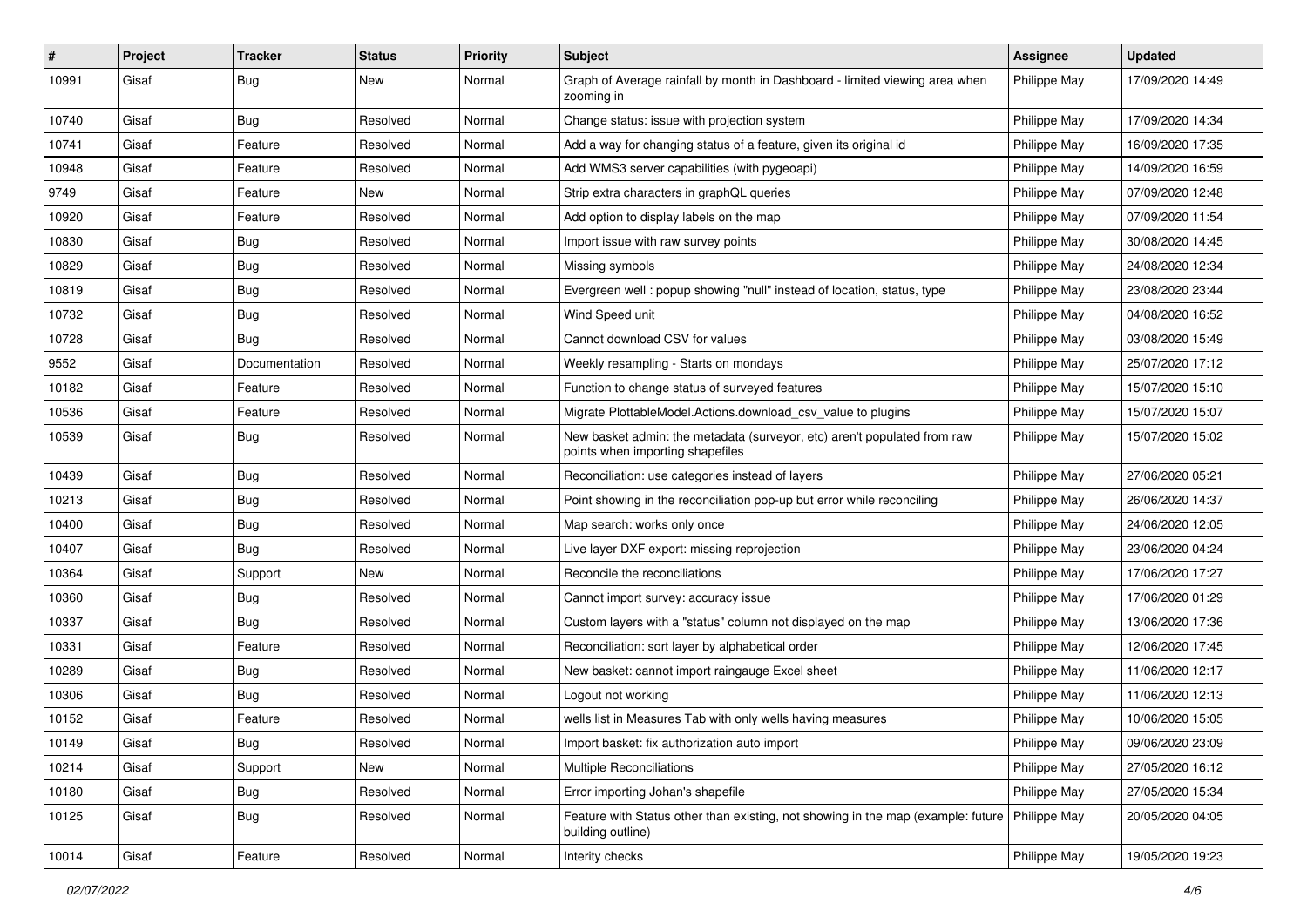| #     | Project | <b>Tracker</b> | <b>Status</b> | <b>Priority</b> | <b>Subject</b>                                                         | <b>Assignee</b> | <b>Updated</b>   |
|-------|---------|----------------|---------------|-----------------|------------------------------------------------------------------------|-----------------|------------------|
| 10140 | Gisaf   | <b>Bug</b>     | New           | Normal          | Admin: sort out manager role                                           | Philippe May    | 19/05/2020 19:22 |
| 10123 | Gisaf   | <b>Bug</b>     | Resolved      | Normal          | Basket Upload: store not saved                                         | Philippe May    | 19/05/2020 17:36 |
| 10122 | Gisaf   | <b>Bug</b>     | Resolved      | Normal          | Reconciliation: missing categories                                     | Philippe May    | 19/05/2020 02:53 |
| 9944  | Gisaf   | Feature        | Resolved      | Normal          | Admin: manage categories                                               | Philippe May    | 10/04/2020 12:06 |
| 9789  | Gisaf   | Feature        | <b>New</b>    | Normal          | Login: put in a dialog                                                 | Philippe May    | 28/02/2020 04:28 |
| 9602  | Gisaf   | <b>Bug</b>     | Resolved      | Normal          | Map: ability to cancel download                                        | Philippe May    | 20/01/2020 18:32 |
| 9603  | Gisaf   | <b>Bug</b>     | New           | Normal          | Map: clean memory after removing layer                                 | Philippe May    | 20/01/2020 13:05 |
| 9592  | Gisaf   | Support        | Resolved      | Urgent          | Follow up migration                                                    | Philippe May    | 19/01/2020 13:42 |
| 9563  | Gisaf   | Feature        | Resolved      | Normal          | Live layers: add option to link to a map feature                       | Philippe May    | 12/01/2020 22:22 |
| 6907  | Gisaf   | Support        | New           | Low             | Study alternative for TileServer                                       | Philippe May    | 11/01/2020 11:45 |
| 9465  | Gisaf   | <b>Bug</b>     | Resolved      | Normal          | Export plots to PNG missing axis labels                                | Philippe May    | 08/01/2020 11:35 |
| 9466  | Gisaf   | Support        | Resolved      | Normal          | Rename "altitude" to "elevation"                                       | Philippe May    | 08/01/2020 11:27 |
| 9483  | Gisaf   | Support        | New           | Normal          | Performance: writing gpkg is slower than shapefiles                    | Philippe May    | 08/01/2020 11:15 |
| 9534  | Gisaf   | Feature        | Resolved      | Normal          | GeoJson store: systematically use geodataframes                        | Philippe May    | 07/01/2020 16:51 |
| 9538  | Gisaf   | Feature        | <b>New</b>    | Normal          | Download shapefile of raw survey points facility - TO BE REMOVED?      | Philippe May    | 07/01/2020 14:35 |
| 9509  | Gisaf   | Feature        | Resolved      | Normal          | Update angular-plotly to 1.5.0                                         | Philippe May    | 04/01/2020 12:05 |
| 9517  | Gisaf   | Feature        | Resolved      | Normal          | Tags: add location                                                     | Philippe May    | 03/01/2020 11:54 |
| 9516  | Gisaf   | Feature        | Resolved      | Normal          | Map: add option to grab link to the selected feature                   | Philippe May    | 02/01/2020 15:42 |
| 9519  | Gisaf   | <b>Bug</b>     | Resolved      | Normal          | Map info: fix icons                                                    | Philippe May    | 02/01/2020 13:11 |
| 9510  | Gisaf   | Feature        | Resolved      | Normal          | Automatically resample to daily when there's too much data             | Philippe May    | 01/01/2020 14:12 |
| 9493  | Gisaf   | <b>Bug</b>     | Resolved      | Normal          | Plotly png download resize frame                                       | Philippe May    | 26/12/2019 16:37 |
| 9036  | Gisaf   | <b>Bug</b>     | Resolved      | Normal          | Fix login indicator                                                    | Philippe May    | 03/10/2019 15:15 |
| 7584  | Gisaf   | Bug            | In Progress   | Normal          | Error with large integers (graphql)                                    | Philippe May    | 20/09/2019 10:52 |
| 8756  | Gisaf   | Bug            | Resolved      | Normal          | Map: handle errors when layers (eg, in base maps) don't actually exist | Philippe May    | 02/08/2019 16:40 |
| 8669  | Gisaf   | Feature        | Resolved      | Normal          | Groups of map layers                                                   | Philippe May    | 26/07/2019 10:51 |
| 8630  | Gisaf   | Feature        | Resolved      | Normal          | Map: add option for filter with status                                 | Philippe May    | 10/07/2019 16:49 |
| 8231  | Gisaf   | <b>Bug</b>     | Resolved      | Normal          | Fix status in table definition of new categories                       | Philippe May    | 03/05/2019 17:26 |
| 6538  | Gisaf   | <b>Bug</b>     | New           | Normal          | Well level: improve the form and input processing (dry checkbox)       | Philippe May    | 12/03/2019 11:09 |
| 3472  | Gisaf   | Feature        | Resolved      | Normal          | Weather station graphs: choice of parameters                           | Philippe May    | 10/03/2019 14:52 |
| 6099  | Gisaf   | Feature        | New           | Low             | Sanic/Gino admin                                                       | Philippe May    | 07/03/2019 16:24 |
| 6090  | Gisaf   | Bug            | New           | Low             | Polygon rendering issue                                                | Philippe May    | 07/03/2019 16:24 |
| 7527  | Gisaf   | Feature        | Resolved      | Normal          | Give an option to resample data for graphs (eg. rain gauge)            | Philippe May    | 07/03/2019 16:24 |
| 5618  | Gisaf   | Feature        | Resolved      | Low             | Export layers as DXF                                                   | Philippe May    | 05/03/2019 12:42 |